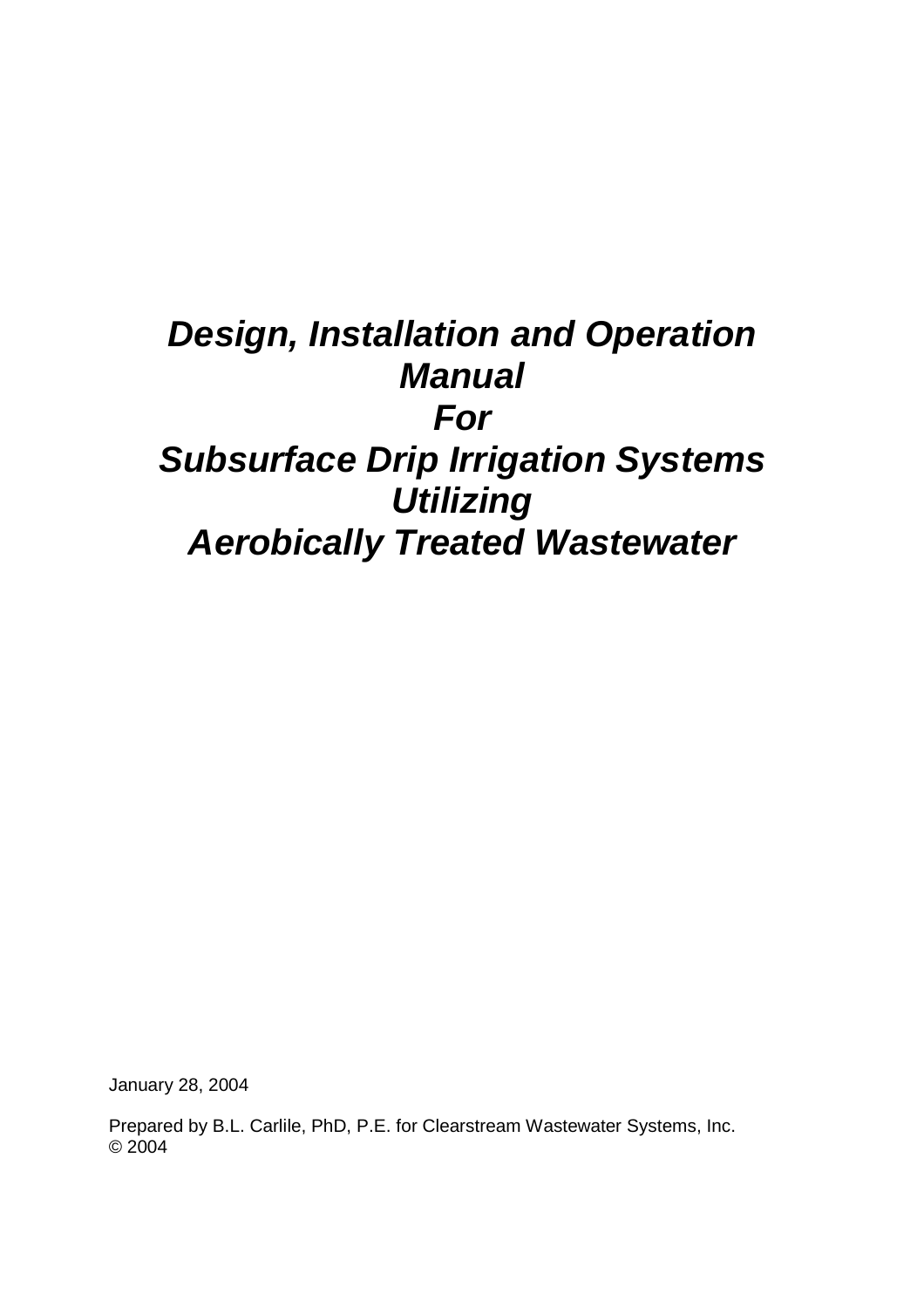# **Design, Installation and Operation Manual Subsurface Drip Irrigation System**

| Typical Drip Field Layout Drawing w/Slope In Excess of 8% 14 |  |
|--------------------------------------------------------------|--|
|                                                              |  |
|                                                              |  |
|                                                              |  |
|                                                              |  |
|                                                              |  |
|                                                              |  |
|                                                              |  |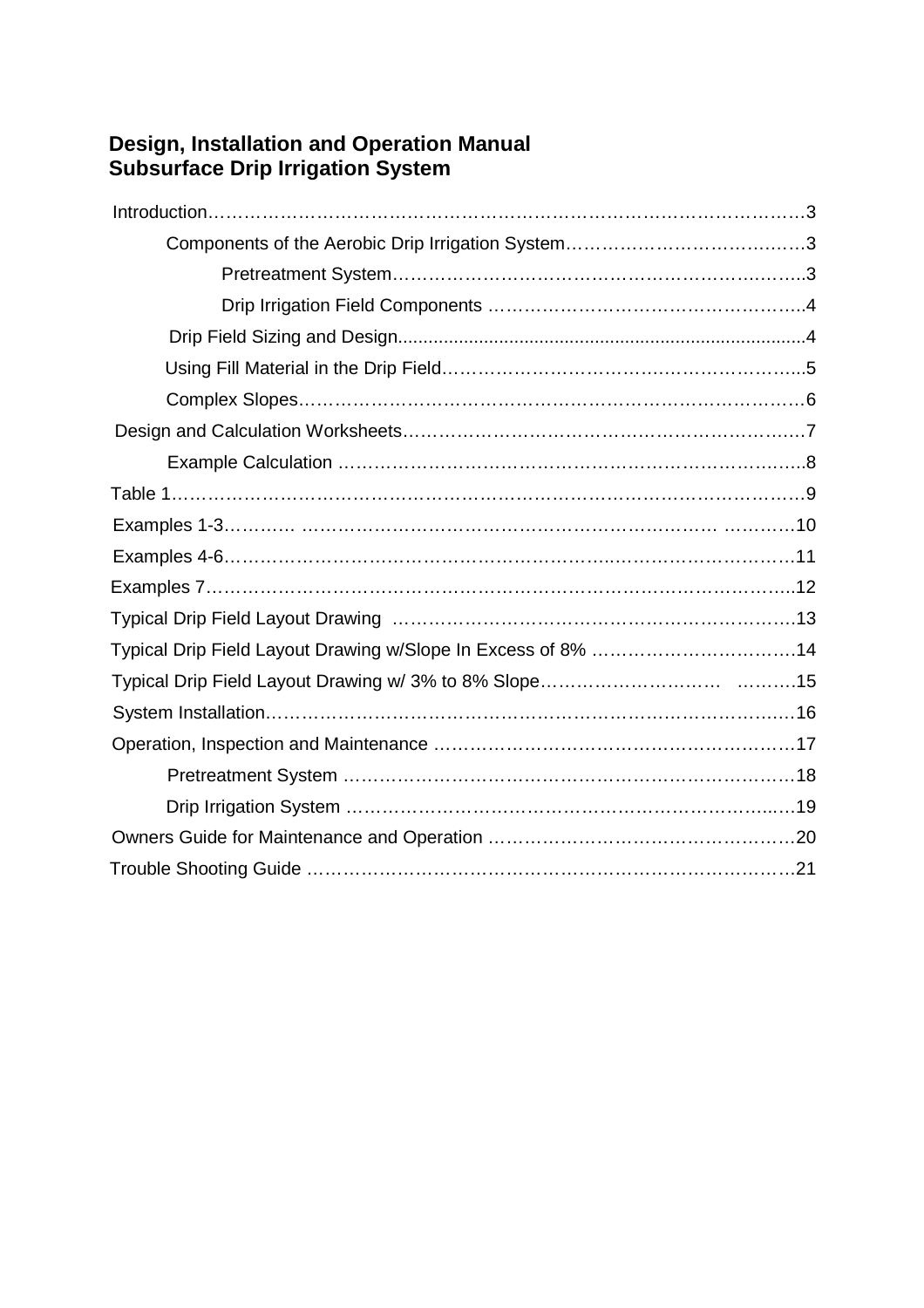## **Introduction**

The Aerobic Drip Irrigation System disperses treated effluent through small drip irrigation tubing and emitters placed some six to twelve inches below the soil surface. A small trickle of treated wastewater is pumped through the system every one to four hours and discharged uniformly over a specified area to facilitate soil absorption of the water and allow maximum reuse of the water by lawn and landscape plants.

The Aerobic Drip Irrigation System has found its most favorable use on small lots with problem soil conditions such as high water tables, shallow depth to impervious layers, low-perc soils and steep slopes. For properties where surface irrigation of treated effluents is not acceptable, drip irrigation is a very viable alternative for homeowners who wish to reuse all of their water for landscape watering, or for lots where preservation of trees is a high priority.

It has been demonstrated that a well-designed Aerobic Drip Irrigation System with pretreatment to Class I effluent quality along with disinfection, separation distances to groundwater can be reduced to one foot and still achieve prescribed groundwater protection. A one and one-half foot separation will certainly meet any prescribed groundwater specifications. For sites where a two-foot separation to groundwater can be achieved, disinfection is normally not necessary.

This now allows the homeowner the availability of a system that can be installed at grade or with a minimum of a few inches of fill and still meet the regulatory standards without the eyesore or cost of construction of a mound system on problem soils.

## **Components of an Aerobic Drip Irrigation System**

### *Pretreatment System*

The wastewater pretreatment system must be designed to provide a high quality water to the field disposal system, including BOD<sup>5</sup> and TSS values of under 30 mg/l, fats, oils and grease values of under 20 mg/l and particulate material of less that 100 microns in size.

The components of the pretreatment system are:

- 1. Class I NSF Aerobic Treatment System with pretreatment tank not less than 50% of treatment unit's rated capacity. Treatment system must include an air compressor feeding an aeration tank with a fine bubble diffuser and clarification chamber with a flow equalization weir.
- 2. Pump Tank.
- 3. Dosing pump and timer to allow small frequent doses of effluent throughout the day at two to four hour intervals.
- 4. Audio and visual alarm system activated upon high water levels in both the aeration tank clarifier and pump tank.
- 5. 100 micron (150 mesh) screen spin filter of ¾ inch or 1 inch in size with the screened solids returned to the pre-treatment tank.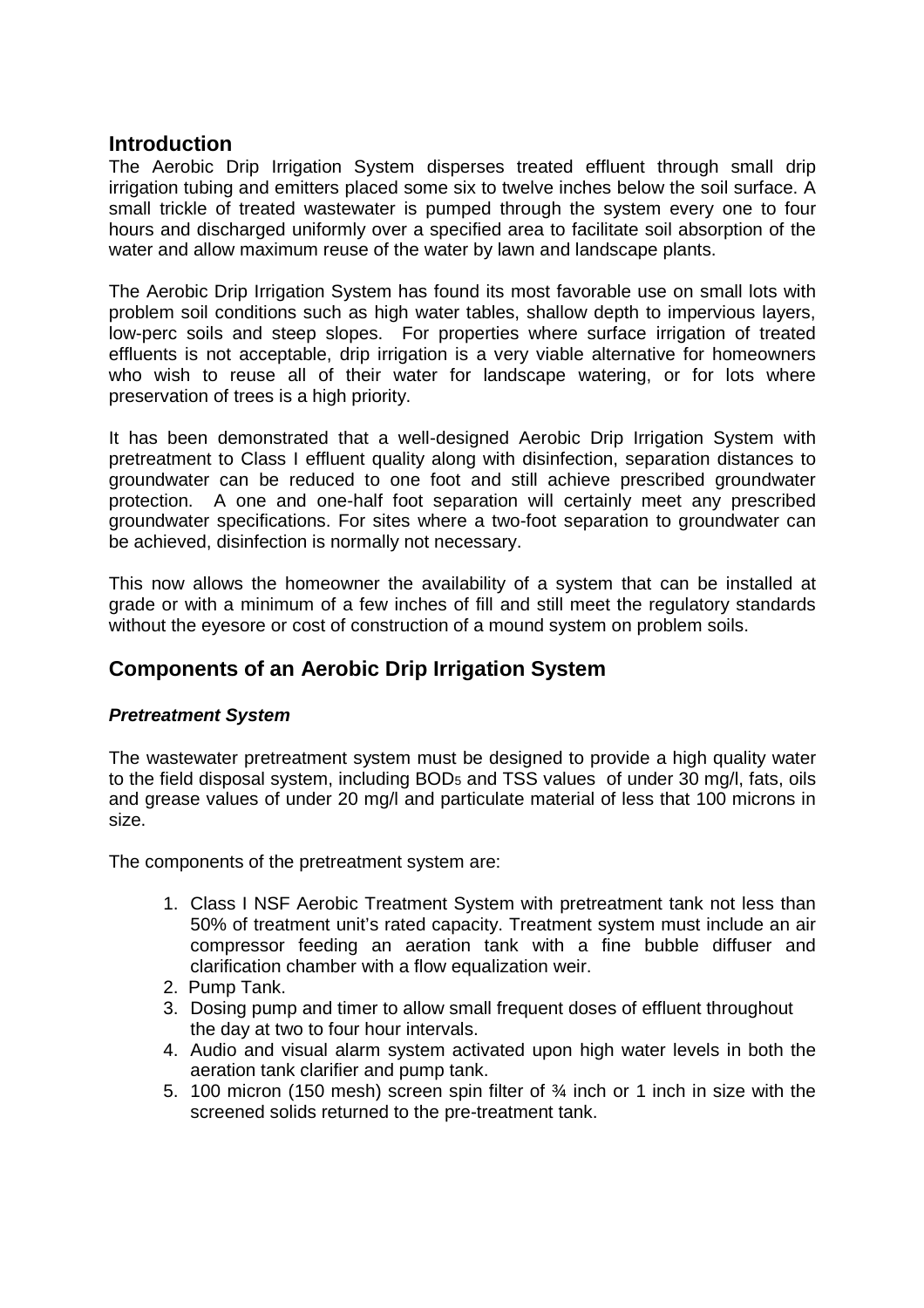### *Drip Irrigation Field Components*

The field irrigation system includes:

- 1. A supply line to carry water from the dosing tank to the supply header connected to each drip line in the field disposal area and a return line from the return footer connected to each drip line to return flushed water back to the pump tank. The drip lines are automatically flushed continually during each pump cycle then returning the flushed water back to the pump tank. The returned flushed water keeps the water in the pump tank in motion during the pumping cycle.
- 2. The spin filter assembly will have a pressure gauge and a ball valve on the pump supply line to regulate the pressure to the spin filter between 30 to 35 psi. A pressure gauge and control valve installed on the discharge end of the flush line to measure and set pressure at a normal operating pressure of 15 to 20 psi in the drip lines.
- 3. Drip lines the Aerobic Drip Irrigation System uses large passage, turbulent flow drip emitters for application of the wastewater to the field application area. The dripline emitters are pre-inserted in the tubing on 24 inch spacing. The emitters also have an EPA approved herbicide such as Rootguard® impregnated into the emitter to prohibit root intrusion into the emitter orifice.
- 4. Air vacuum breaker to be installed at the high point of the drip field to prevent back-pressure in the lines when the system drains. The vacuum breakers are installed at or below grade level and **must** be in-closed inside a valve cover box with grade level lid access.
- 5. Check valves may be required on the supply header and/or return manifold lines to prevent drainage to lower driplines when the system is depressurized. The check valve installed on the supply header will be a standard in-line flapper valve. Any check valve installed on the return flush line must be a pressure activated check valve that opens at 10 psi but shuts off flow when pressure is reduced. Check valves are recommended when the elevation between the lower and upper emitter lines exceeds five (5) feet. Wherever valves are installed a valve box to grade **must** also be installed to facilitate maintenance.
- 6. Alternating valves a mechanical alternating valve may be necessary to divide very large fields into smaller equally sized fields for improved distribution. These valves may also be used to divide fields when elevation differences are greater than five feet within the field. Wherever valves are installed a valve box to grade **must** also be installed to facilitate maintenance.

Examples  $1 - 7$  (pages 10, 11 & 12) and the drawings entitled "Typical Drip Field Layout" (pages 13, 14 & 15) show the typical system components of the pretreatment system and the drip field layout for various conditions.

### *Drip Field Sizing and Design*

Aerobic Drip Irrigation Systems have been successfully used for over the ten years based on the design hydraulics given in Table I (page 9) for natural soils. These values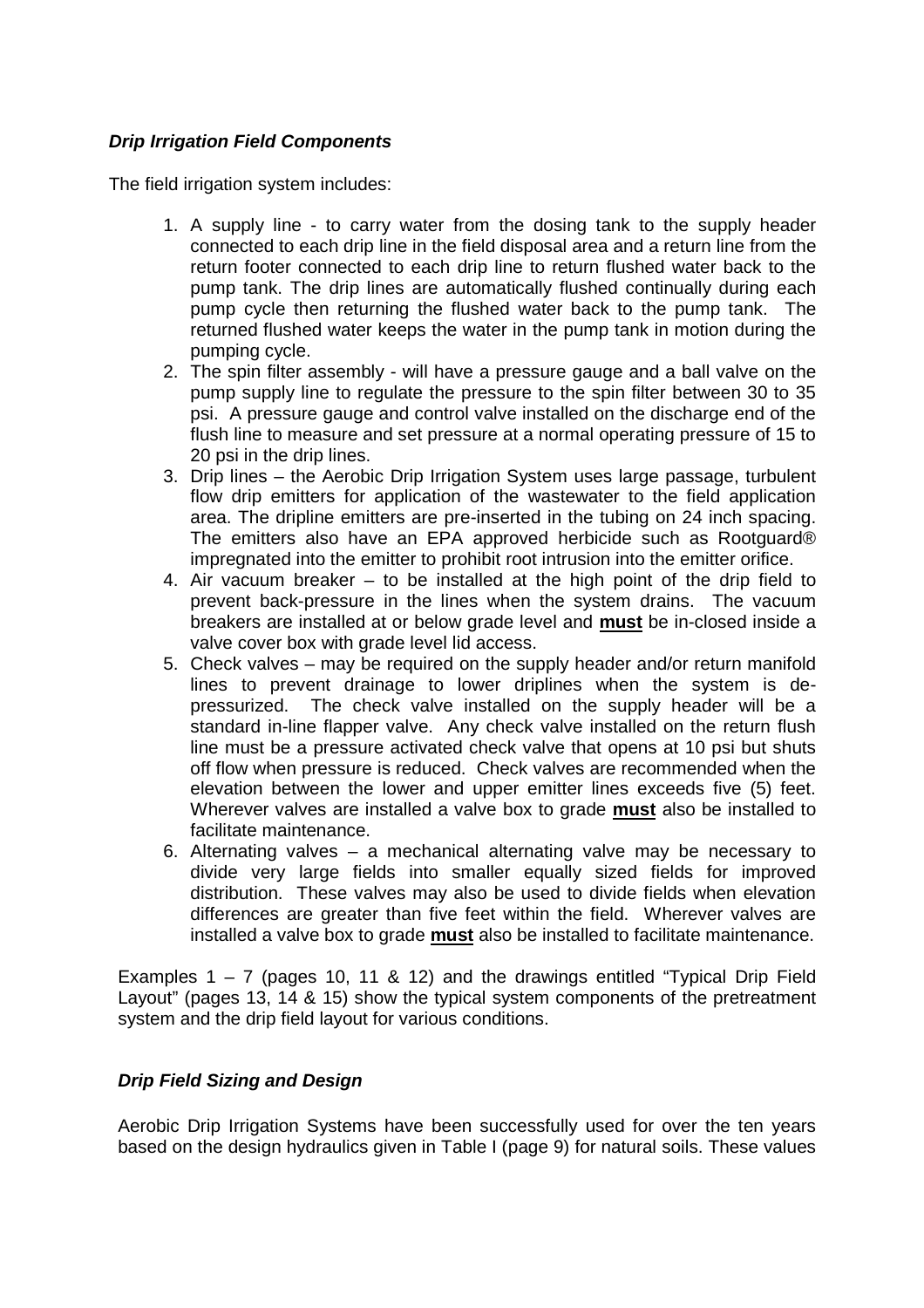were initially developed by the author for Geoflow, Inc, an internationally recognized drip irrigation company and they have successfully used these values in their wastewater drip irrigation designs. These values also compare similarly to the latest State of Wisconsin code values, which were developed from the research of Dr. Jerry Tyler, a nationally recognized research scientist in the on-sit wastewater field.

While the loading values in Table I (page 9) may not agree in total with the dripfield sizing chart of all states, the values in Table I are based on basic soil principals and offer a very significant safety factor, even under the worst case conditions. The premise of the proposed soil loadings is that the instantaneous water application rate must not exceed the water absorption capacity of the soil. This minimum capacity of the soil is when the soil is saturated and is defined as the "saturated hydraulic conductivity". Wastewater application rates are then designed at approximately 8 percent of this saturated equilibrium.

*By designing for a safety factor of 10 to 12, based on the saturated hydraulic conductivity, the system will be under-loaded most of the time but should function without surface failure during extreme wet periods.*

The loading rates designated in Table I for irrigation guidelines are in general agreement with rates proposed for aerobic effluents, as developed by Dr. Tyler. Highly treated secondary effluents, as typical of a Class I aerobic treatment unit, can be applied at significantly higher rates without creating any clogging around the emitter orifice. By applying the low strength wastewater in short doses, six to twelve times per day near the soil surface, the soil dries quickly and the absorbed water percolates downward, minimizing the potential for effluent to surface.

The Aerobic Drip Irrigation system will generally have emitter lines installed on 2 foot centers with a 2 foot emitter spacing. Thus each emitter supplies a 2' x 2' area with a small dose of water each dosing cycle. Since the total run time of the pump is generally less than one hour per day for drip systems and this time is divided into six or more dosing cycles per day, each emitter, which discharges about 1 gallon per hour, will be applying a pint or less of water during each dose cycle

#### *Using Fill Material in the Dripfield*

Drip lines are generally installed at depths of 6 to 10 inches below the soil surface. Sometimes, due to soil limitations such as shallow depth to rock or other restrictive zones, additional fill material may be added to the site to facilitate installation of the drip lines and/or increase separation distances.

When fill material is used to create an aerobic zone for applied effluent, this soil material should be of the type identified as either of the first two soils shown in Table I. The natural soil surface should be prepared by removing all organic material from the surface and the first two or three inches of fill material applied should be incorporated into the natural soil. The loading rate of the drip field should be based on the soil hydraulic capacity of the natural soil, not the fill material. If the natural soil has less than a 12 inch depth to an impervious zone, then the soil loading rate should be reduced to the next lower loading rate.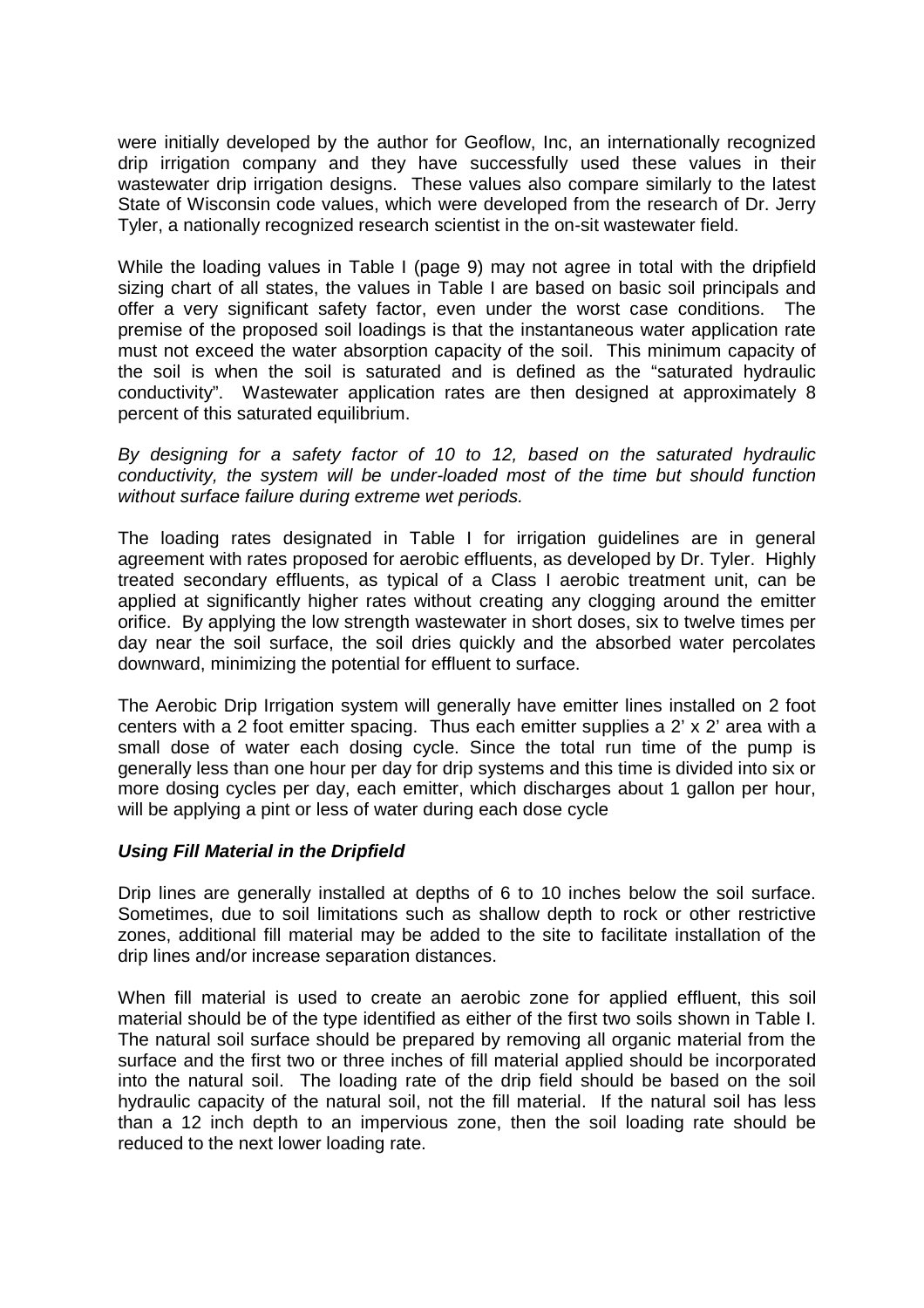The final shaping of the fill material should be to develop a slight convex or crowned shape to the surface such that water does not pond or pool anywhere in the field. The field should be seeded or sodded immediately following completion and watered to develop a vegetative cover as quickly as possible.

#### *Complex Slopes*

Drip lines should always be run parallel to the contour of the land. Each line should be installed near level or at least on a constant slope.. Avoid installing lines with high and low points along the same line. Where high points cannot be avoided in a single line, install a vacuum breaker at the highest point in the line.

When installing drip lines on steeper slopes where the level variation within a drip line zone exceeds six feet (greater than 8%), fewer longer lines are preferable over many short lines. Concentrate the most water at the top of the slope and use wider line spacing at the bottom of the slope. In the case of compound slopes steeper than 12% please consult Clearstream Wastewater Systems, Inc. or your local Professional Engineer for recommendations.

Always document the location on drip lines, headers, footers, check valves, alternating valves for facilitation of future repair efforts. All alternating valves and check valves **must** be placed in valve boxes that are visible at grade so that they can be reached for repair or replacement. Allow area for expansion of drip line field in event of drip field failure.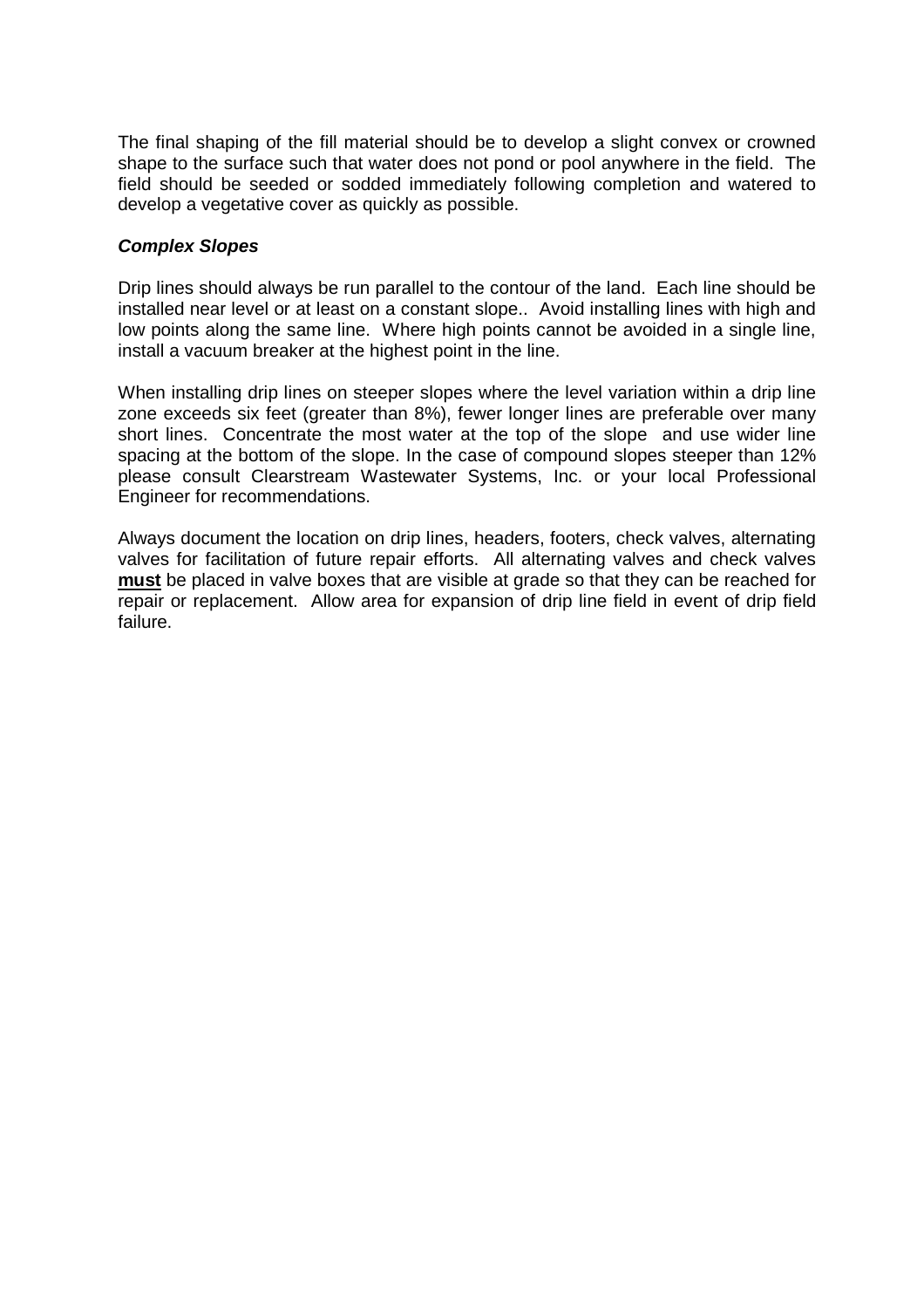#### *Design and Calculation Worksheet*

(See next two pages)

## **Example Calculation**

As an example calculation, the following parameters are provided:

Wastewater discharge (Q) – 450 GPD

Soil Conditions – silty clay loam, hydraulic conductivity of 0.4 in/hr Percolation rate of 45-60 min/in

Design loading rate (DLR) – 0.3 gal / ft $_2$ / day (see Table 1 page 9)

- A. Field area required  $= (Q / DLR)$ 450 GPD / 0.3 GPD / ft2 = 1,500 ft2
- B. Emitter line spacing = 2 feet (standard spacing, but 6" or 12" is possible)
- C. Emitter line required ( $A / B$ ) = 1,500 ft $2 / 2 = 750$  ft (If C is greater than 900' it is recommended that the fields be divided into equal zones using an alternating valve between them)
- D. Emitter spacing = 2 feet
- E. Total number of emitters =  $(C/D)$  = 750 / 2 = 375 emitters
- F. Emitter flow rate  $\omega$  20 psi = 1.30 GPH ( Ex. Geoflow Wasteflow Classic Drip line )
- G. Total emitter flow =  $(E \times F)$  = 375 emitters x 1.30 GPH = 488 GPH / 60 minutes  $= 8.1$  GPM
- H. Total pumping time =  $(Q / G)$  = 450 GPD / 8.1 GPM = 55.6 min (use 56 min)
- I. Doses per day  $= 12$  ( every 2 hours)
- J. Gallons per dose =  $(Q / I)$  = 450 GPD / 12 doses/day = 37.5 gallons per dose
- K. Pumping time per dose =  $(J/G)$  = 37.5 gallons / 8.1 GPM = 4.6 min (use 5.0 min)
- L. Set control box cycle timer for 5.0 minutes "ON" and 2 hours "OFF".

Note: There is a brief time after the timer activates and the pump is running and the field has not totally pressurized. It may be necessary to adjust the cycle dose time upward slightly to compensate for this delay. This amount of time should be checked during the first test run after completing installation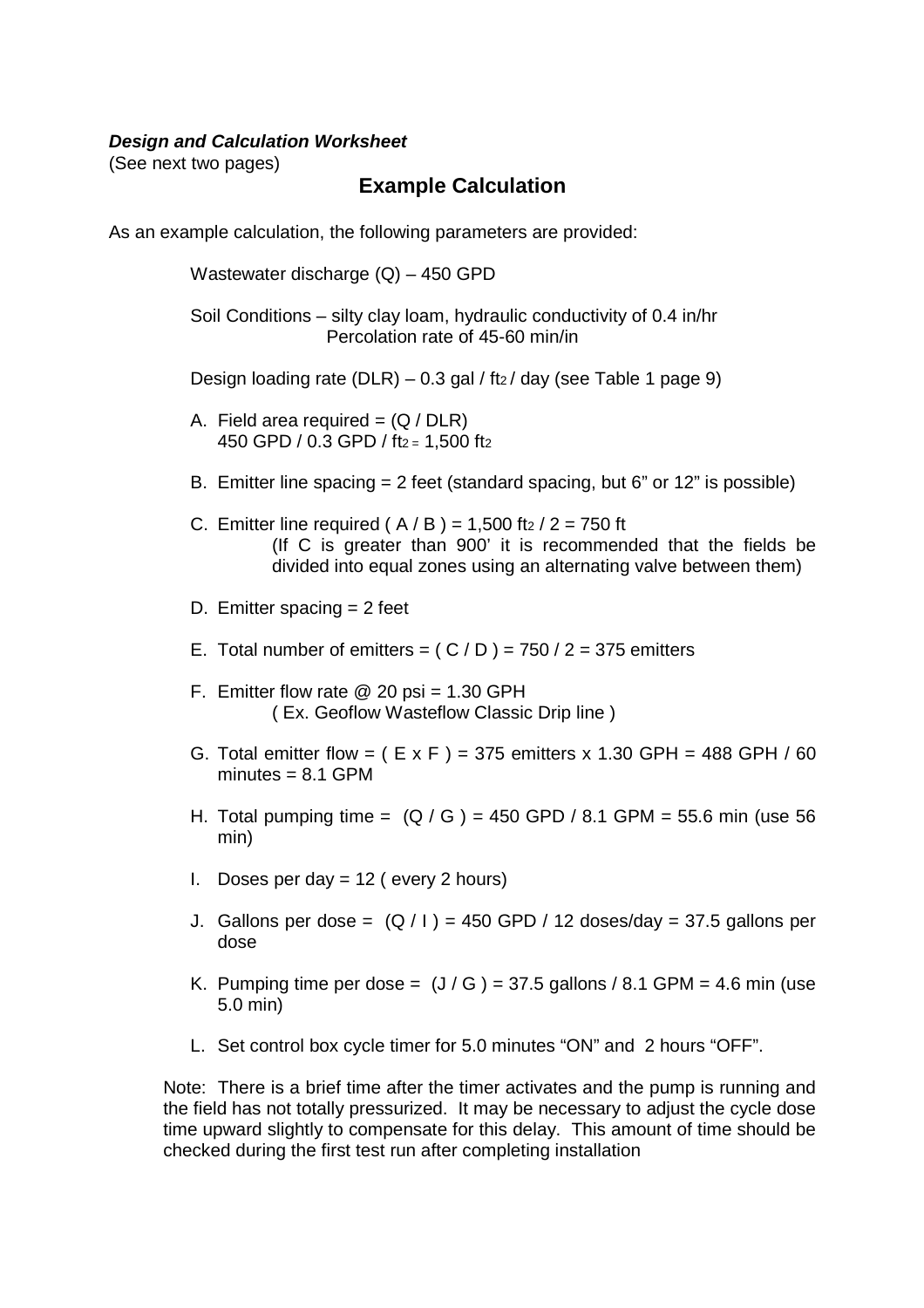# **Design and Calculation Worksheet**

As an example calculation, the following parameters are provided:

Wastewater discharge  $(Q)$  – Soil Conditions – Design loading rate  $(DLR)$  – \_\_\_\_\_\_\_\_\_\_\_\_\_\_\_\_\_\_\_\_\_\_\_\_\_ (see Table 1 page 9) A. Field area required (Q/DLR) \_\_\_\_\_\_\_\_\_\_\_\_\_\_\_\_\_\_ B Emitter line spacing = 2 feet (standard spacing, but 6" or 12" is possible) C. Emitter line required  $(A / B) =$ (If C is greater than 900' it is recommended that the fields be divided into equal zones using an alternating valve between them) D. Emitter spacing  $= 2$  feet E. Total number of emitters = (C/ D) = \_\_\_\_\_\_\_\_\_\_\_\_\_\_\_\_\_\_ emitters F. Emitter flow rate  $@$  20 psi =  $@$ ( Ex. Geoflow Wasteflow Classic Drip line ) G. Total emitter flow =  $(E \times F)$  = emitters x 1.30 GPH = GPH / 60  $minutes =$  GPM H. Total pumping time =  $(Q / G)$  = \_\_\_\_ GPD / \_\_\_\_ GPM = \_\_\_\_ min (use a rounded up number) I. Doses per day  $=$  (every hours) J. Gallons per dose =  $(Q / I)$  = \_\_\_\_ GPD  $/$  \_\_\_\_ doses/day = \_\_\_\_ gallons per dose K. Pumping time per dose =  $(J / G) =$  \_\_\_\_\_ gallons  $/$  \_\_\_\_\_ GPM = \_\_\_\_ min (use rounded up minutes) L. Set control box cycle timer for \_\_\_ minutes "ON" and \_\_\_ hours "OFF".

Note: There is a brief time after the timer activates and the pump is running and the field has not totally pressurized. It may be necessary to adjust the cycle dose time upward slightly to compensate for this delay. This amount of time should be checked during the first test run after completing installation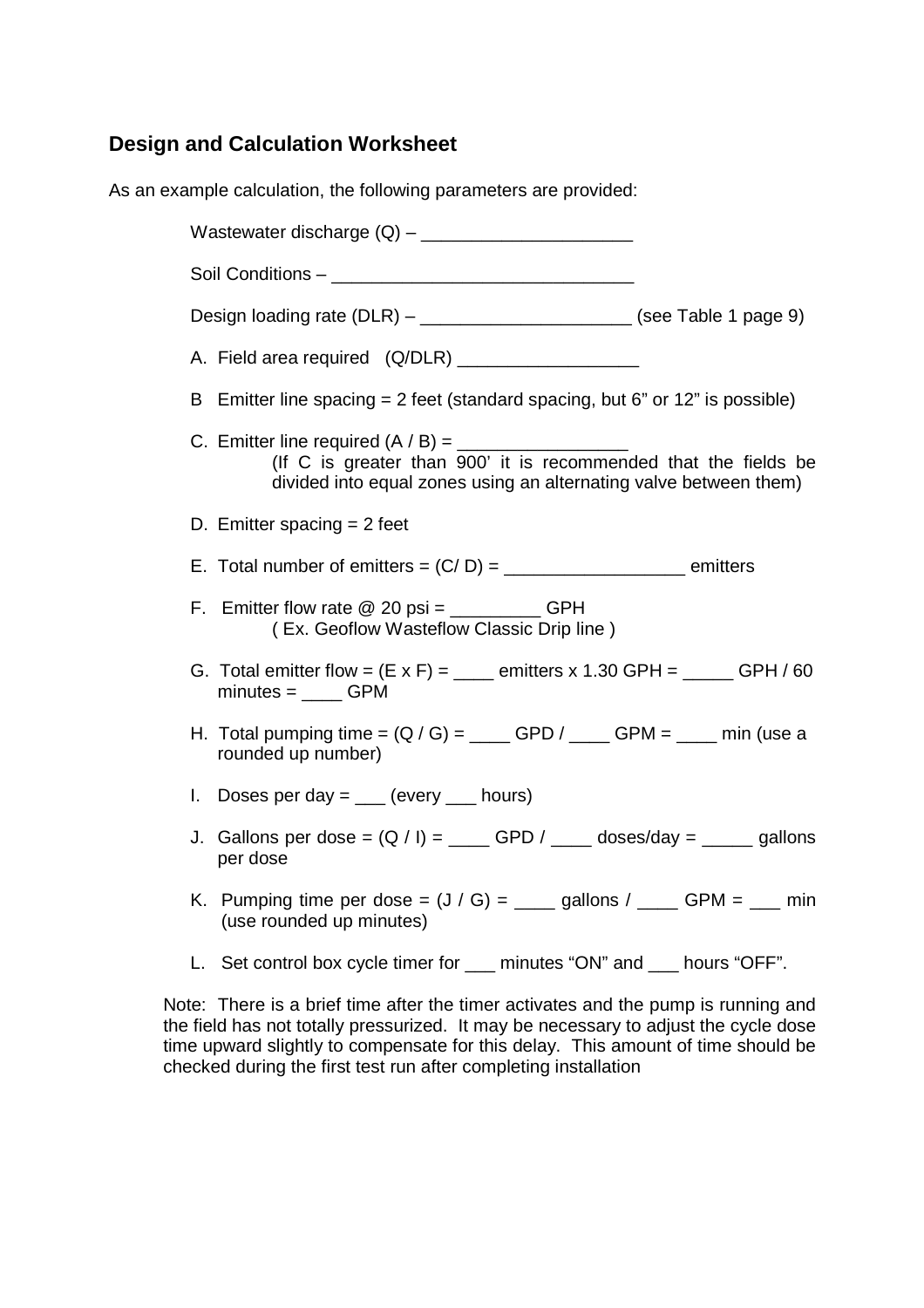### **Table 1. Recommended Soil Loading Rates for Surface and Sub Surface Irrigation Systems using Class I Aerobic Effluent**

|                                                                 | <b>Hydraulic</b> | <b>Estimated</b>   | <b>Design Loading Rate</b> |                  | <b>Total Area Required</b> |                  |
|-----------------------------------------------------------------|------------------|--------------------|----------------------------|------------------|----------------------------|------------------|
|                                                                 | Conductivity     | <b>Percolation</b> | <b>Natural</b>             | <b>Disturbed</b> | <b>Natural</b>             | <b>Disturbed</b> |
|                                                                 |                  | rate               | Soil                       | Soil             | Soil                       | Soil             |
| Soil Type                                                       | Inches/hour      | Minutes/inch       | Gal/ft <sup>2</sup> /day   |                  | ft <sup>2</sup> gal/day    |                  |
| <b>Sands and Loamy</b><br><b>Sands</b>                          | >1.2             | $<$ 10             | 1.2                        | 1.2 <sub>2</sub> | 83                         | 83               |
| <b>Sandy Loams and</b><br>Loams                                 | $0.75 - 1.2$     | $10 - 30$          | 0.8                        | 0.6              | 125                        | 167              |
| <b>Clay Loams</b>                                               | $0.5 - 0.75$     | $30 - 45$          | 0.5                        | 0.3              | 200                        | 333              |
| <b>Silty Clay Loams</b>                                         | $0.3 - 0.5$      | 45-60              | 0.3                        | 0.15             | 333                        | 667              |
| <b>Clays-Low to Moderate</b><br><b>Shrink-Swell Potential</b>   | $0.2 - 0.3$      | 60-90              | 0.15                       | 0.07             | 500                        | 1000             |
| <b>Clays-Moderate to High</b><br><b>Shrink-Swell Potential</b>  | $0.06 - 0.2$     | 90-120             | 0.08                       | 0.04             | 1250                       | 2500             |
| <b>Clays-High to Very High</b><br><b>Shrink-Swell Potential</b> | $0.02 - 0.06$    | >120               | 0.04                       | 0.02             | 2500                       | 5000             |

**Notes:**

- **1. Soil types shall be based on the most restrictive layer in the top two feet of the soil profile.**
- **2. Disturbed soil includes sites with little or no vegetative cover, sites compacted by heavy equipment, sites with numerous ruts from vehicular traffic and sites where or more inches of topsoil has been removed.**
- **3. If fill material is to be placed over the disposal area, it should be only of the soil types 1 and 2 and should be incorporated into the top few inches of the natural soil.**
- **4. These recommended loading rates assume a treated effluent with BOD5 and TSS values of less than 30mg/l.**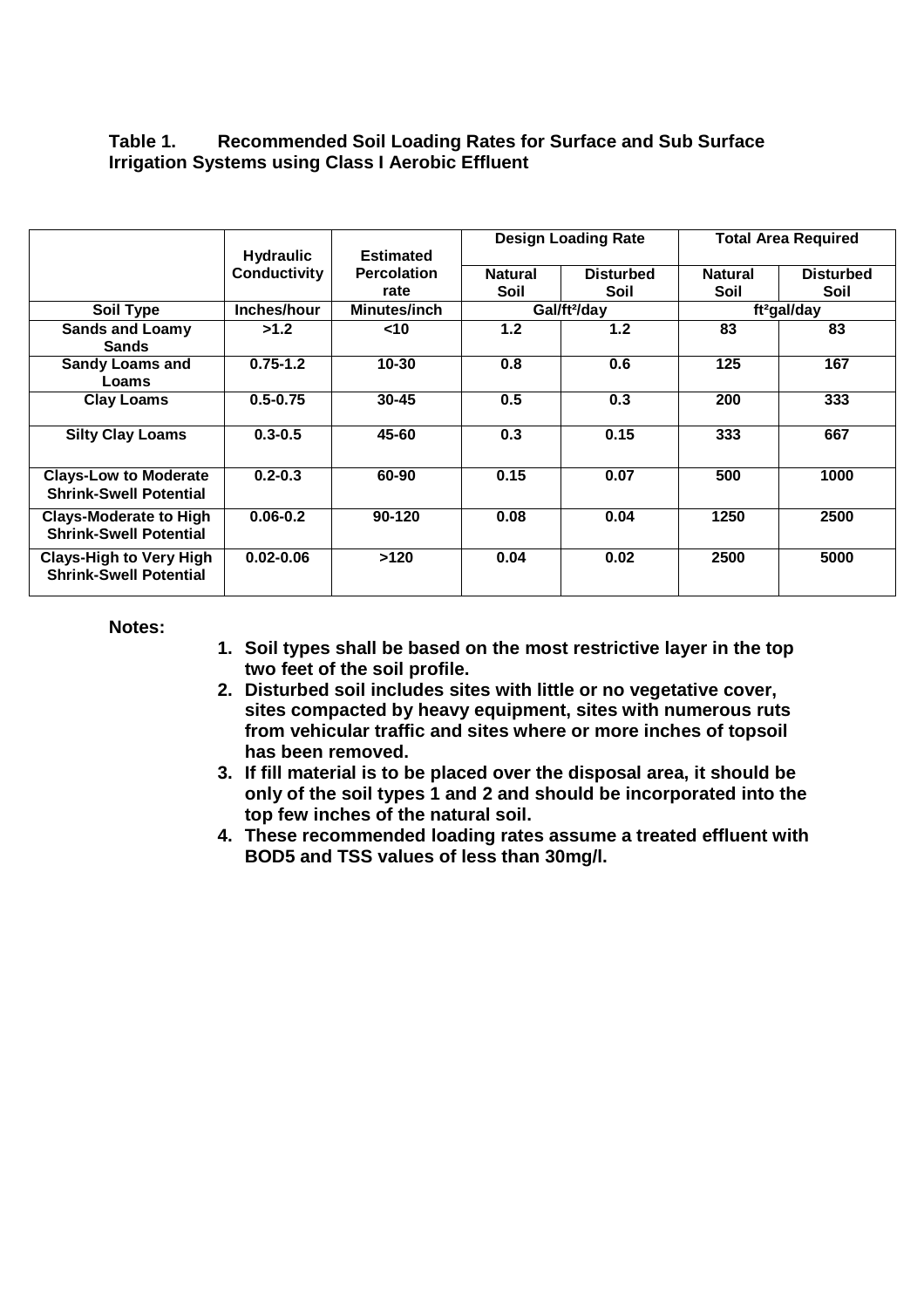

**Example #1:**

**Spin Filter Assembly Clearstream Model 1100**



**Example #2:**

**Return Footer Control Assembly Clearstream Model 1100**



**Example #3:**

**Drip line connection to Tee Clearstream Model #P4110 & P4552**

**Drip line coupling installation Clearstream Model #P4551**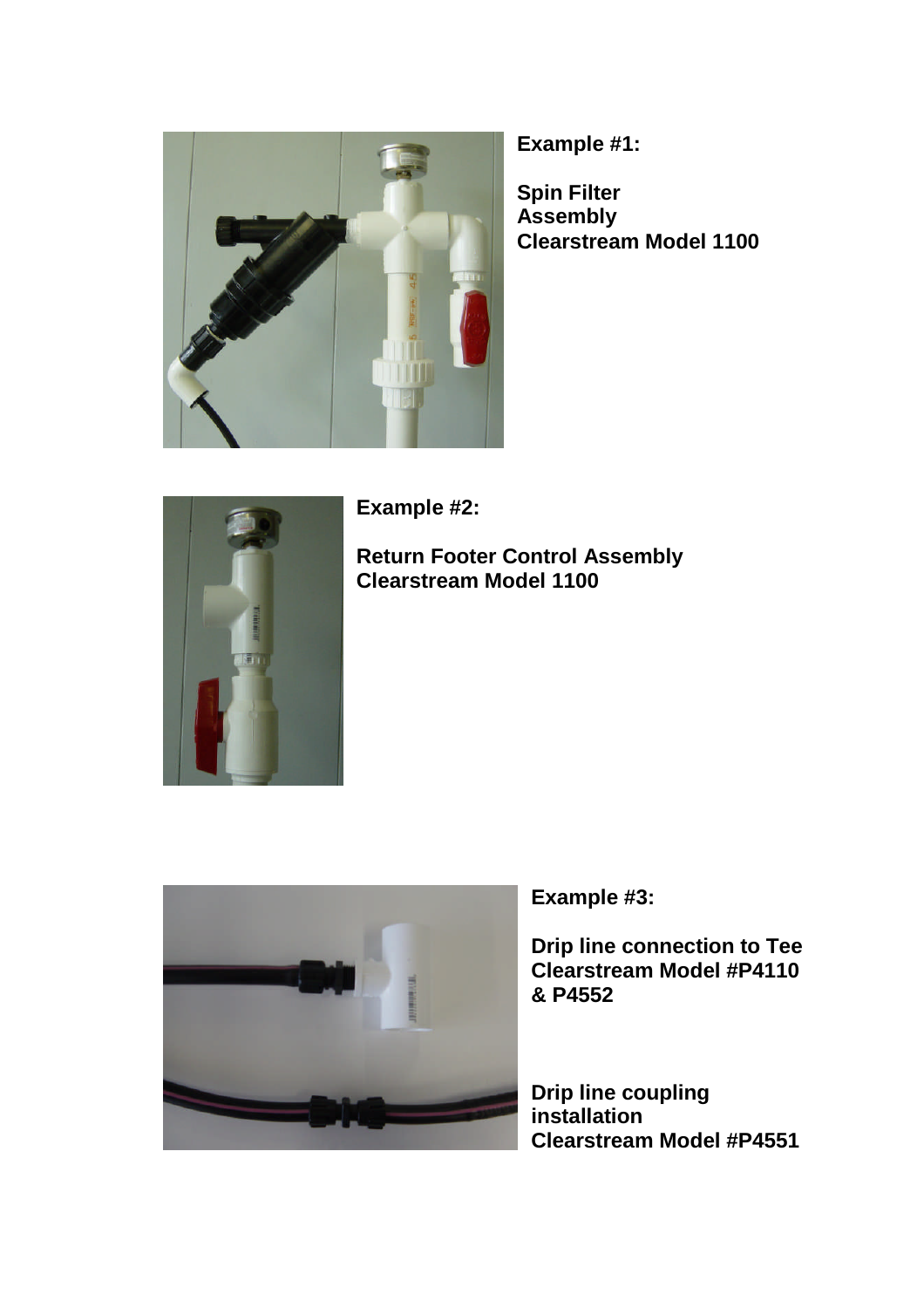

**Example #4:**

**Vacuum Breaker w/Street El Clearstream Model #P4113**



**Example #5:**

**Drip System Assembly Installation in System Riser Clearstream Model #1100**



**Example #6**

**Drip Line w/ Turbulent Path Emitter Clearstream Model # P4450**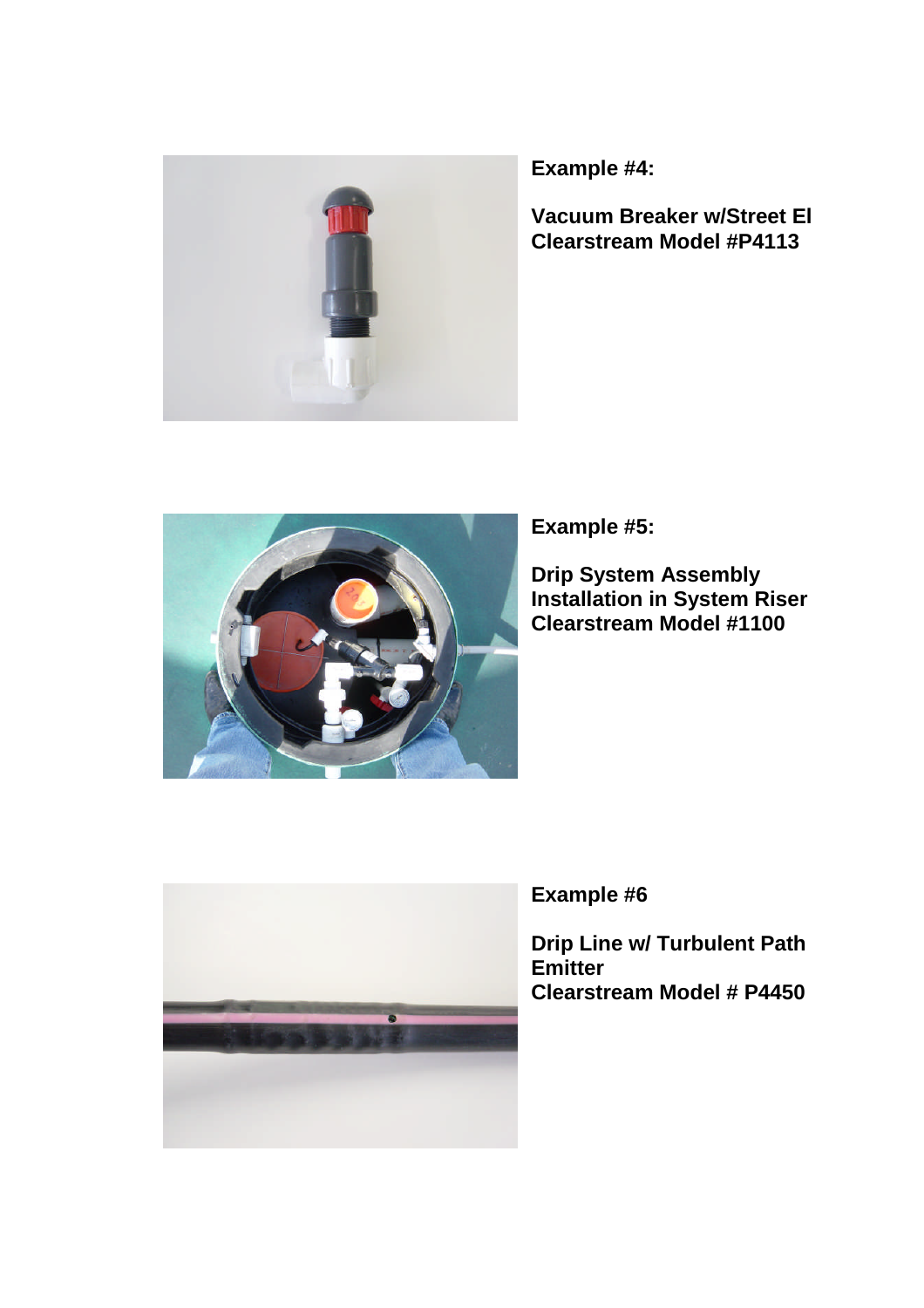

**Example #7: Mechanical Alternating Valve Clearstream Model #P4524**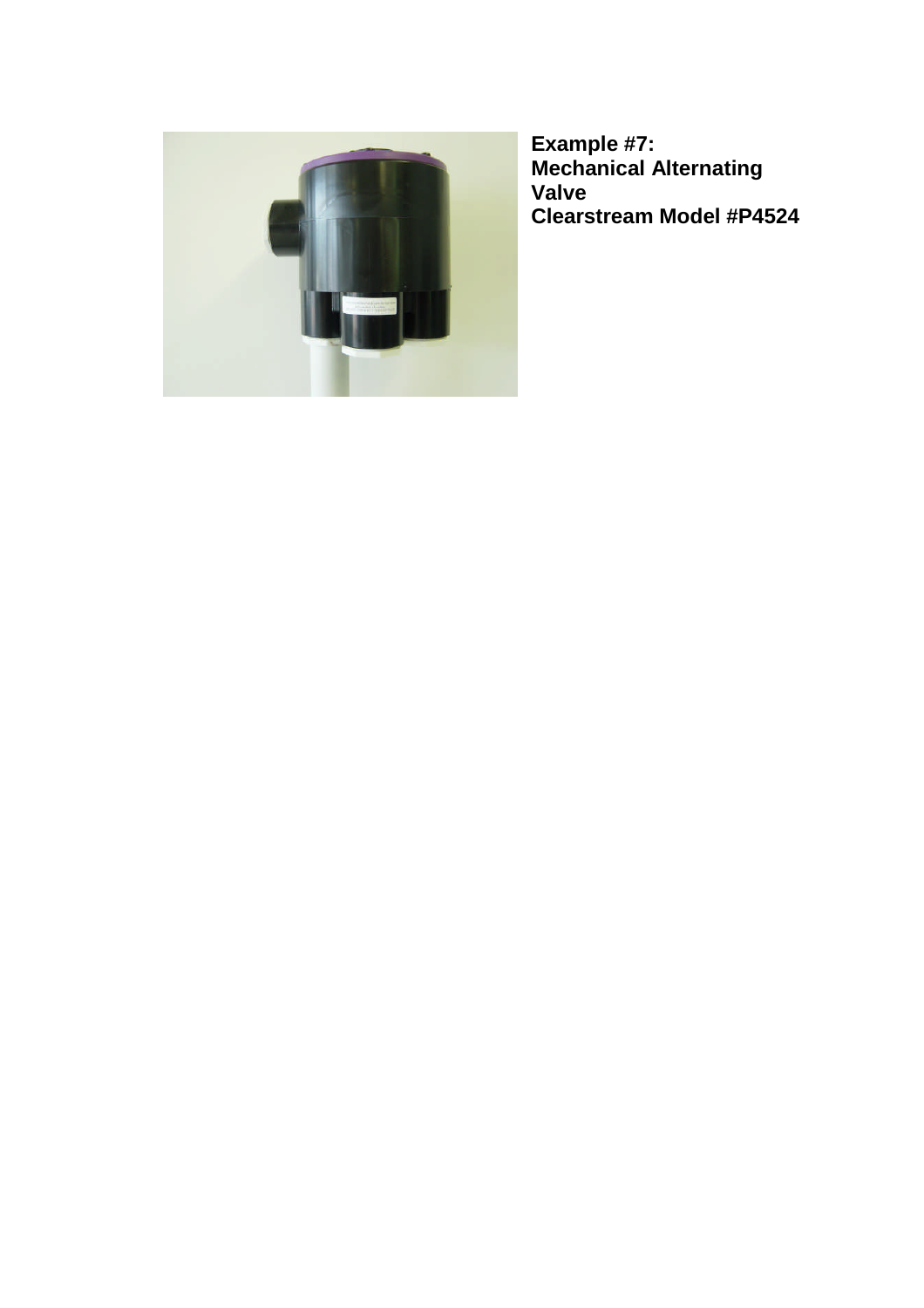# TYPICAL DRIPFIELD LAYOUT

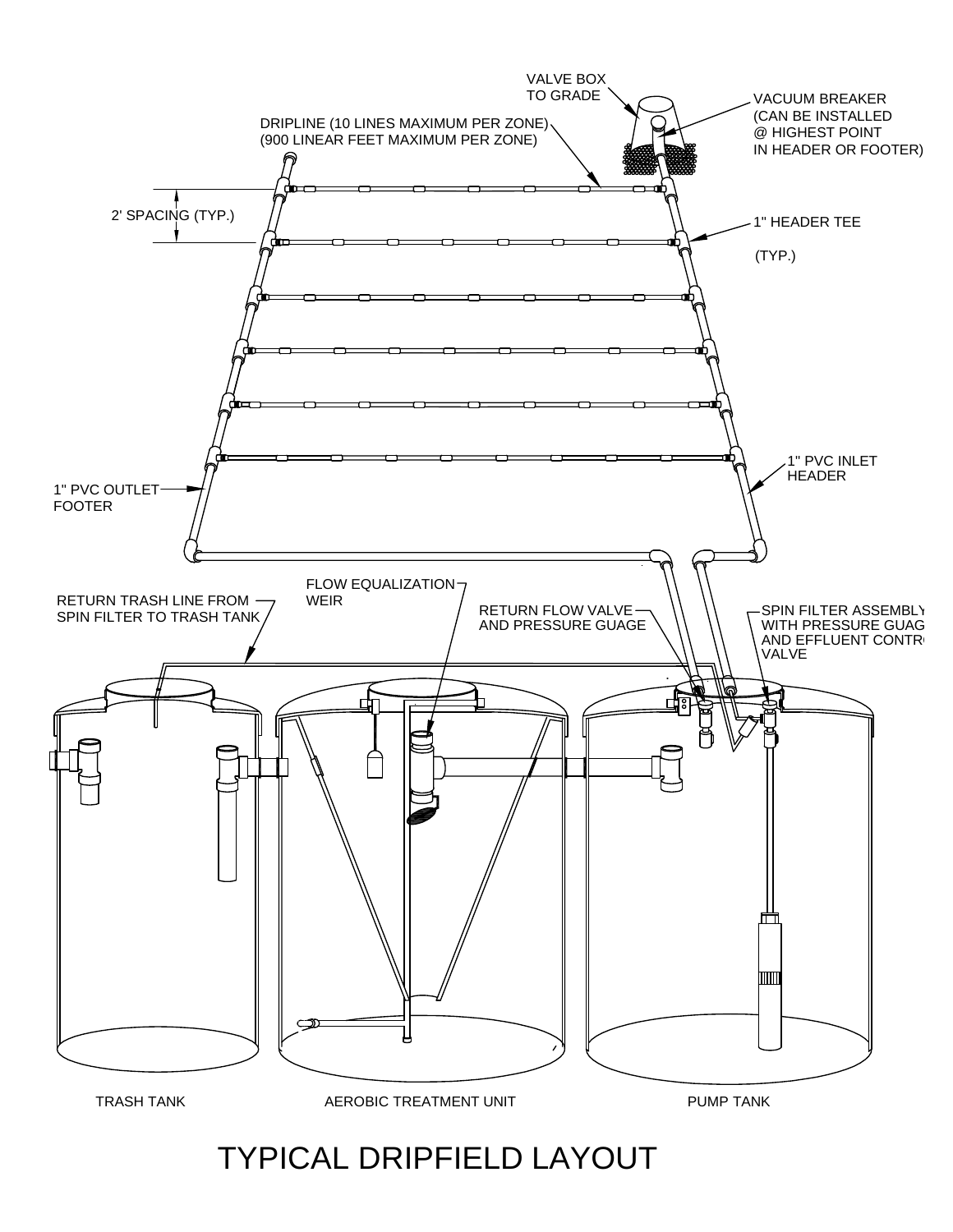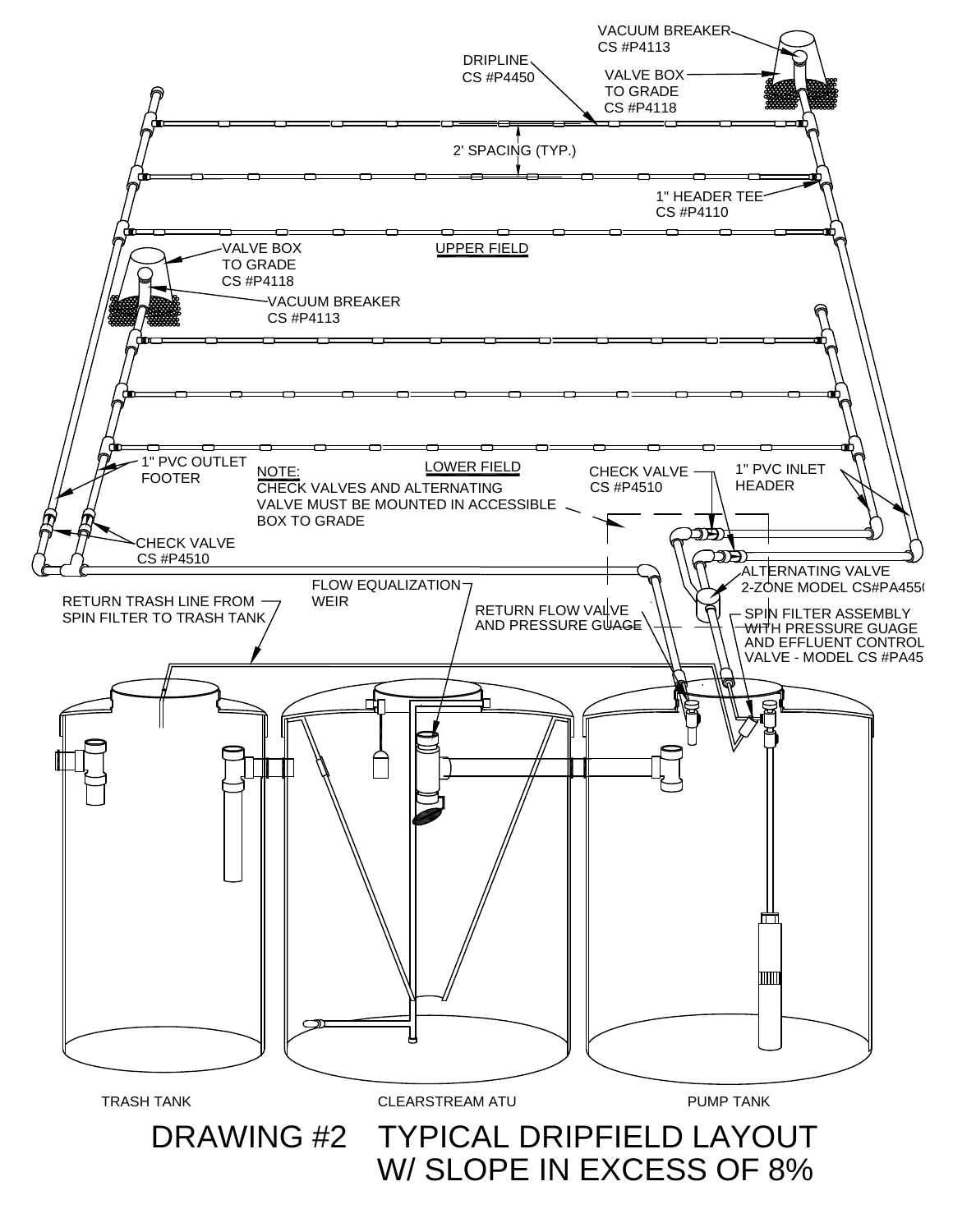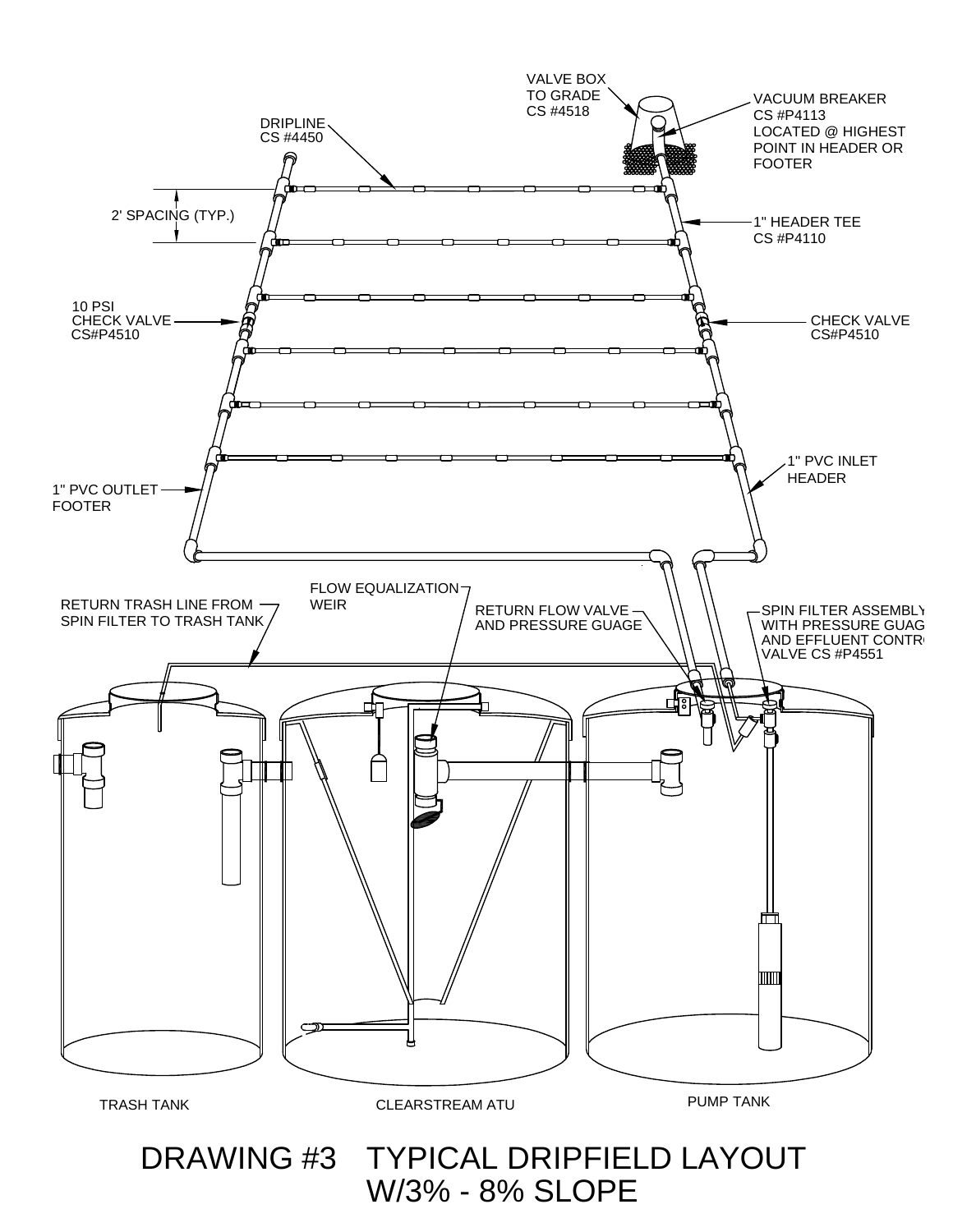# **System Installation**

All Aerobic Drip Irrigation Systems require:

A properly sized and installed pretreatment system, including a primary treatment tank sized at least 50% of the rated capacity of the aerobic tank; a properly sized aerobic treatment unit and a pump tank that has a storage capacity adequate to store the disposal water daily until dosing to field.

The aerobic unit is to be installed according to the installation instructions provided by the manufacturer.

Once the treatment unit and pump tank are installed, proceed as follows: (the following pertains to installation of Clearstream NSF aerobic treatment systems)

- a) Install the P-20 irrigation pump in the tank. Connect the pump to a one inch PVC Sch 40 discharge pipe by using a 11/4 to 1 inch reducing bushing in the pump discharge outlet.
- b) Attach the high-water alarm float and the on-off float at the proper locations on the discharge pipe and carefully place the pump on the bottom of the pump tank. Insure that the low-water cutoff float is above the pump intake screen to prevent dry-running and the alarm float is located at an elevation that provides adequate storage to comply with the State's regulations after the alarm is activated.
- c) The black high-water alarm float and the on-off float are then connected to the appropriate terminals in a Clearstream Model P5616 control box mounted in the vicinity of the pump tank. The wiring should be installed by a certified electrician in accordance with the National Electrical Code.
- d) A Clearstream Model CS-1100 spin filter with a 150 mesh filter screen is installed on the pump discharge line inside the tank riser. A 100 psi pressure gauge and control valve in installed between the pump and spin filter. Typically, the line pressure is set @ 30 psi going into the filter, but the pressure may be higher or lower after balancing between this valve and the return valve. The return line pressure is typically set @ 20 psi. The unfiltered discharge from the spin filter is plumbed back into the trash tank and the filtered effluent is sent to the drip irrigation field.
- e) In the Aerobic Drip Irrigation System, a return line is installed from the manifold at the discharge end of each drip line back to the pump tank and the drip lines flushed continuously during each pump cycle. A control valve and 100 psi pressure gauge is installed on the return line at the pump tank and the pressure set at 15 to 20 psi in the drip field. It is appropriate to return this water to the pump tank since it is the same quality water being supplied to the field.
- f) Installation of the drip field is best facilitated by staking the four corners of the field to the design size with the top two corners at or near the same elevation. For best results, lay-out a field where the upper corners are no more than 5-foot elevation above the lower corners. Insure that no single line is longer than 150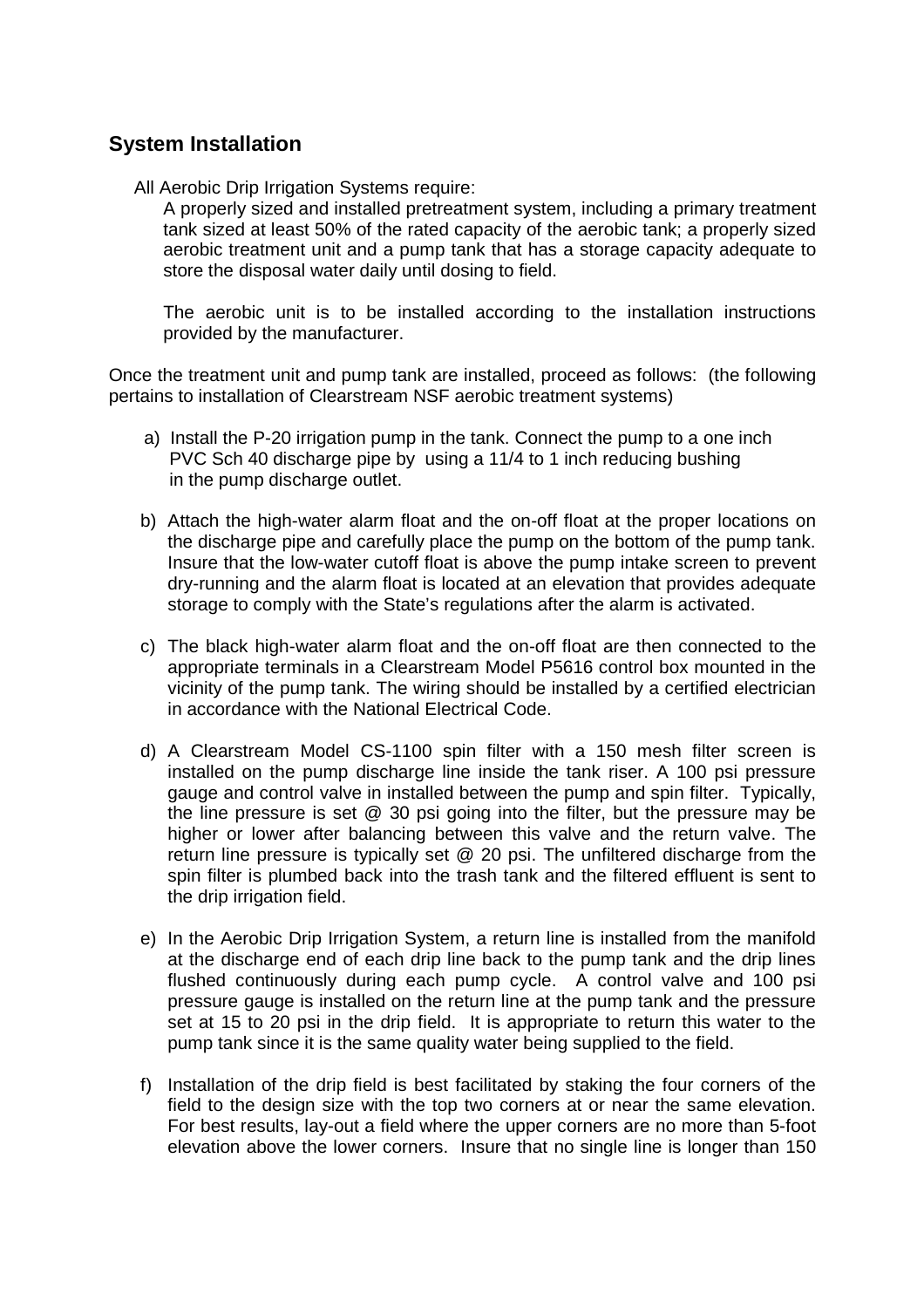feet, no more than 10 lines and no field larger than a total of 900 linear feet of drip pipe. If a field is designed that has more than 900 linear feet of pipe, an alternating valve should be used to divide the field into two or more equal fields

- g) Install the properly sized PVC supply line from the dosing tank, up hill through one lower and one upper corner stake of the application field. Mark a line between the two remaining corner stakes. Install the manifold for the flush line at the other end of the drip field and run this line back to the pump tank (see Typical Drip Field Layout – page 12).
- h) Install the drip lines from the supply line trench to the marked line at the other end on 2-foot centers and at a depth as specified in the design plans but no deeper than 6 to 12 inches. Tape the ends of the drip lines until they are installed to prevent debris from entering the lines
- i) Install tees in the supply line header lined up with each drip line. Connect the drip lines to the header using lockslip fittings as provided by the manufacturer. Install tees in the manifold at the other end of the drip lines and connect the lines to the manifold in a similar fashion as described above
- j) Install a air vacuum breaker in the header line or in the discharge line at the highest point in the dripper lines zone and place a valve cover box over the breaker so that the cover box lid is at grade level.
- k) Fill the pump tank with clean water, open the return flush valve, close the valve of the pump discharge re-circulation line and turn on the pump to flush the lines. Close the return flush valve with the pump on and open the valve of the pump discharge re-circulation line until 30 psi pressure shows on the discharge gauge then check the field and supply line connections for leaks. Open the return flush valve until 20 psi pressure is measured on the pressure gauge. To achieve 20 psi on this return gauge, close the valve on the pump discharge re-circulation line to allow it to increase pressure in the field until 20 psi is achieved on the return gauge. This balancing between the two valves will take only a short time, then run the system until the on-off float shuts off the pump and replace all tank covers and fasten with tamper resistant bolts.
- l) Provide owner/operator with final as-built diagrams, flow measurements and pressure readings at startup.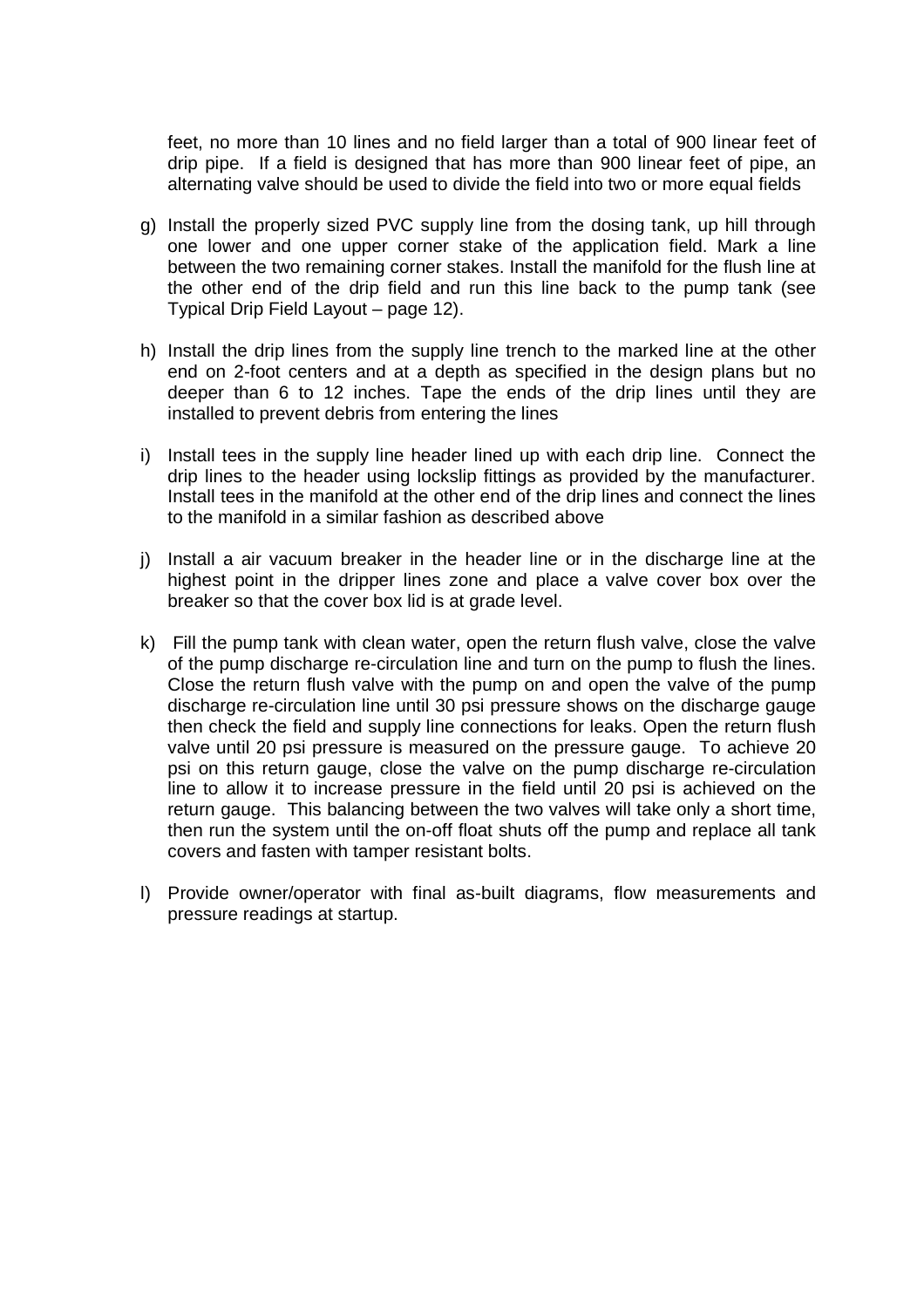## **Operation, Inspection and Maintenance**

#### *Pretreatment System*

The pretreatment system, consisting of a trash tank and a Class I Aerobic Wastewater Treatment Plant, provides a high quality effluent for safe and reliable application in the drip irrigation system. While state regulatory requirements specify the pretreatment system to provide wastewater with a maximum of 30 mg/l BOD<sup>5</sup> and TSS, systems such as the Clearstream treatment unit, when coupled with the Model 1100 Spin Filter Assembly in the drip system, averaged 5 mg/l for BOD<sup>5</sup> and 6 mg/l TSS in the NSF Standard 40 test program.

Every homeowner or business owner who installs an Aerobic Wastewater Treatment System on their property will receive an Owner's Manual, which outlines the operation and maintenance requirements of the pretreatment system. This Manual also provides the name, address and phone number of the local service person that can provide service for the system.

#### *Drip Irrigation System*

#### Routine and Preventative Maintenance

To insure long-term, trouble free operation of the drip irrigation system, a routine and regularly scheduled maintenance program should be carried out according to the requirements of the State regulatory policies.

The maintenance program, as a minimum, should consist of the following activities:

- 1) Remove the spin filter and clean or install a new screen cartridge. The filter cartridge should be washed with a pressure hose from the outside toward the inside. If all bacterial scum is not removed by washing, then replace the cartridge.
- 2) Record the depth of water in the pump tank and turn on the pump and check the pressure on both the return line from the field and on the discharge line from the pump. The pressures should be the same as initially set when installed. If not, reset pressures on both gauges by use of the control valves.
- 3) While the pump is running, remove the lid from the valve cover boxes over the vacuum breakers and check for leaks. If the vacuum breaker is leaking, remove the cap of the vacuum breaker and press down on the ball to flush debris from the ball seat.
- 4) Check the drip field area for leaks or wet areas. If a leak is evident, repair as soon as possible. Note the condition of the field and any repairs made.
- 5) Turn off the pump and reset the control box for auto mode.
- 6) If a disinfection system is part of the drip system, check the chlorine level in the supply reservoir and replenish if low.
- 7) Inspect and maintain the pretreatment system as specified in the Owner's Manual.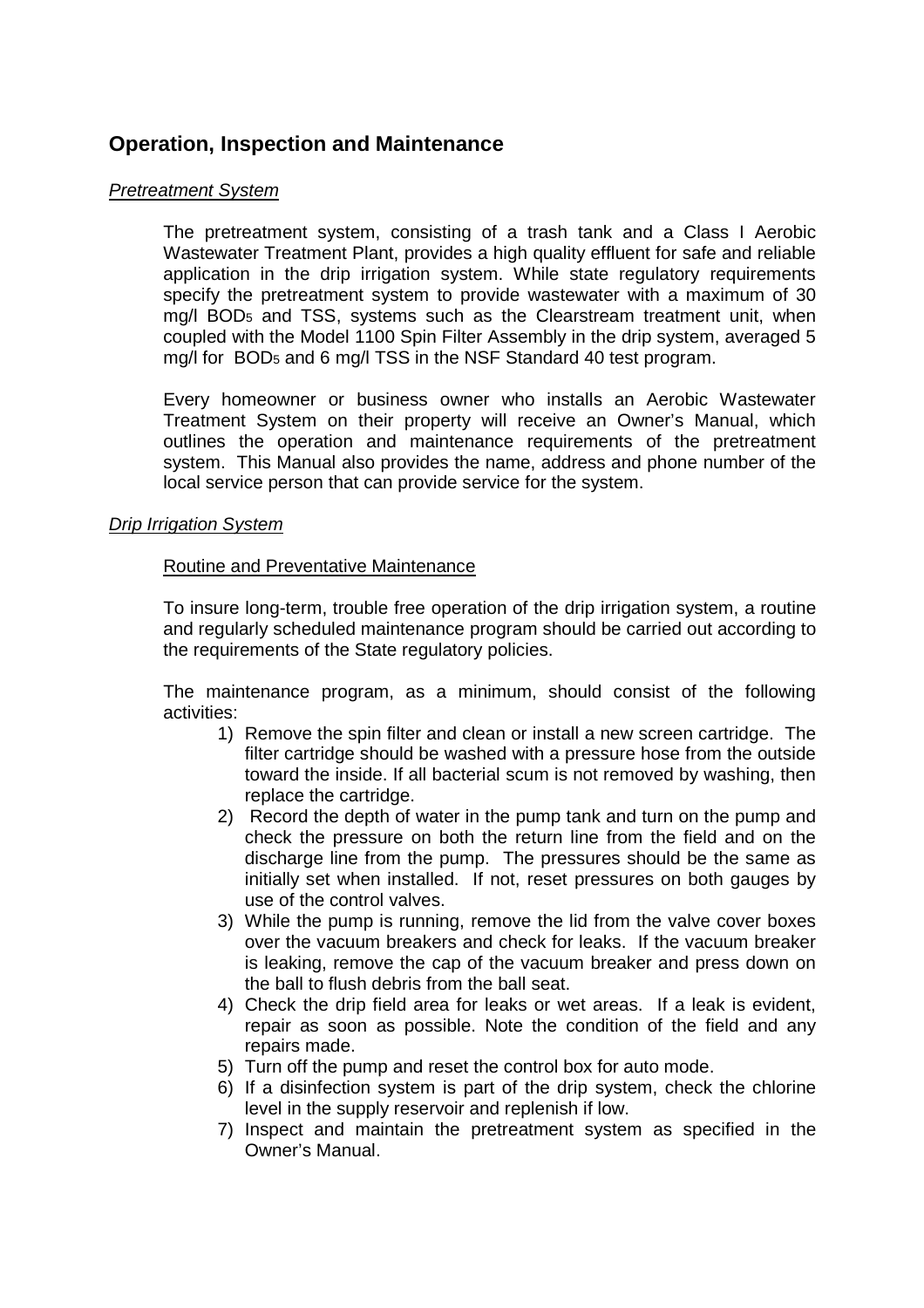# **Owner's Guide for Maintenance and Operation of the Drip Irrigation Field**

The drip irrigation system is a grid design layout that disperses treated effluent below the ground through small pressurized ½" polyethylene pipes, installed at a shallow depth of 6 to 12 inches below the soil surface. The grid concept utilizes a supply and flush manifold at each end, creating a closed loop system. The emitters and pipe are placed on two- foot centers and provides an almost complete wetted subsurface area in most soil types.

Subsurface drip irrigation is a highly efficient method to dispose of effluent. Small, precise amounts of water are uniformly applied just under the soil surface from multiple points in the grid. This creates a most efficient system for both soil absorption of the water and transpiration by the growing vegetation.

Your drip irrigation system will provide for many years service in disposing of your generated wastewater while providing water for growing plants on the property. Some minimal maintenance and operation procedures should be followed, however, to allow the system to function most efficiently. Some of these recommendations are as follows:

- Establish a vegetative cover, either lawn grass or other ground cover immediately following installation. This will protect and stabilize the soil and enhance evapo-transpiration of the water.
- Do not drive any heavy equipment, including cars of trucks, over the drip irrigation field. Light equipment, such as lawn mowers and garden tractors can be safely driven over the field.
- Do not drive stakes or any sharp objects into the ground greater than 5-inch depth anywhere in the drip field.
- Do not discharge any roof drains, sump pumps or other sources of extraneous water into the system. Fix all plumbing leaks to prevent excess water form entering the system.
- Try to equalize water usage in the house by spreading out laundry loads throughout the week instead of concentrating them in one or two days.
- If you have a garbage grinder, try to eliminate non-bio-degradable materials, such as bones, egg shells, grease, etc., from the system.
- If your high-water alarm should sound, call your service company immediately. You have approximately one day of storage in the pump tank after the high water alarm sounds, so you should minimize water usage in the home or business (i.e., laundry) until the system has been checked.
- If the air supply pump serving the aerobic treatment unit is out of service for any extended period of time (one or more days) solids may build up in the unit and pass into the pump tank and clog the fine screen filter. If this occurs, call your service company.

If you notice any areas of excess wetness in the field, contact your service company. Such problems are usually minor in nature and easily repaired. Some initial wetness over the driplines when the system is first installed in normal and should clear-up once the soil has settled and a grass cover established over the field.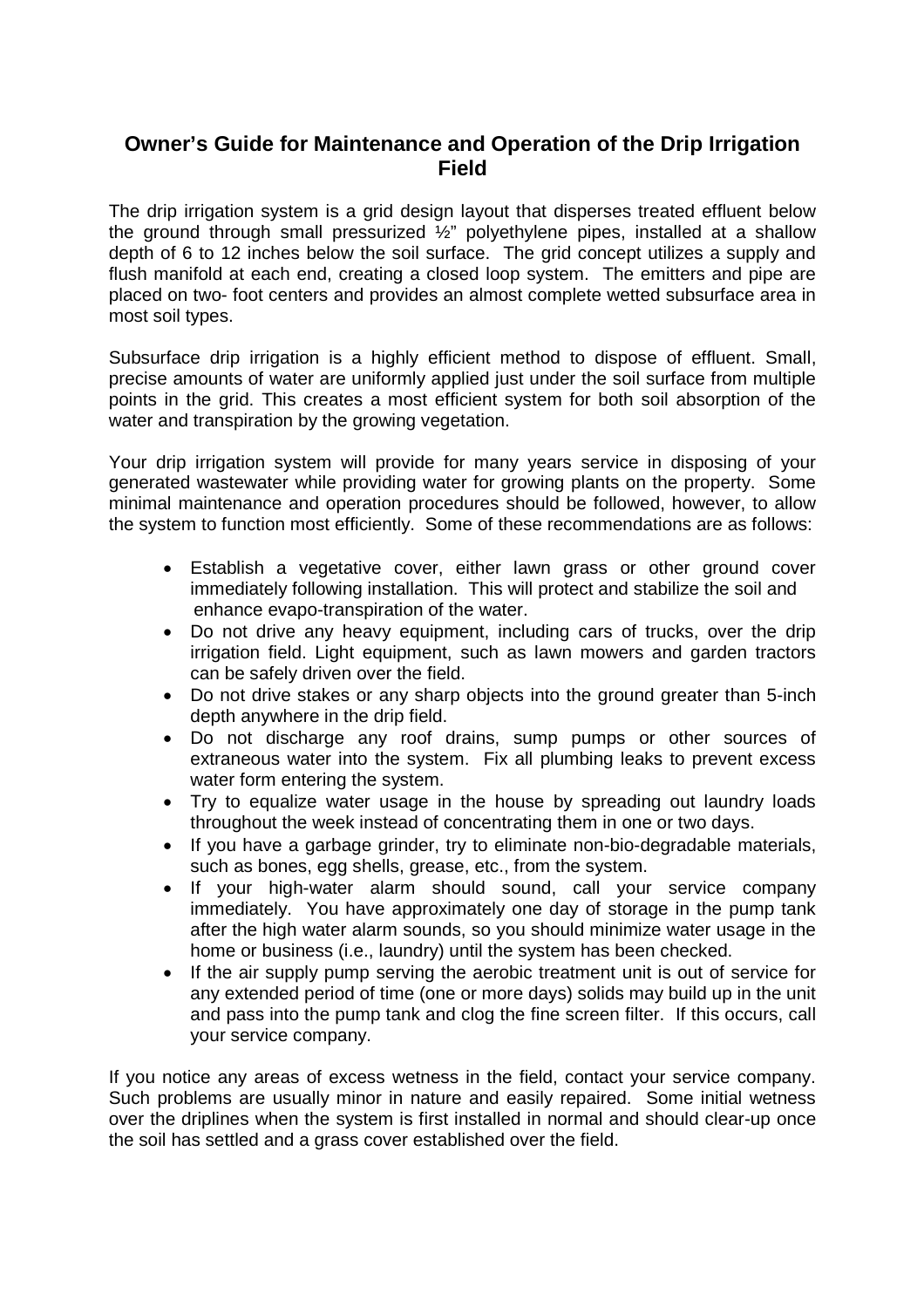# **Troubleshooting Guide**

Drip irrigation systems have been successfully used for over 10 years based on the design loadings given in Table I (page 9) for natural soils. Any problems that have occurred with hydraulic overloading can be categorized as follows:

> **Problem:** Disturbed soil conditions which greatly reduced the natural soil permeability of the site.

> Remedy: If this problem is not recognized up front and the design loadings adjusted at that time, add additional drip lines in an adjacent area and install a mechanical index alternating valve to alternately dose each field.

> **Problem:** Sloping lots with upper lines draining to lower lines resulting in hydraulic overload of the lower lines.

> Remedy: Install a check valve in the header line between the upper drip lines and the lower drip lines that are being overloaded. A valve box **must** be installed @ grade to facilitate maintenance of the check valve.

**Problem;** Water is surfacing in lower lines even with a check valve in place.

Remedy: Check pressure of highest drip lines to insure at least 15 psi on the top line. If not, increase pressure at pump by opening valve at the supply pressure gauge.

**Problem:** Water is surfacing at most emitters.

Remedy: Pressure gauge with ball valve not properly installed or adjusted in the supply line allowing high pressure discharge. Adjust pressure gauge to 30 psi or less by closing the ball valve slightly. Also check water leakage or over-use in the home for excess water entering the system. If the problem persists, insure the dosing timer is functioning and increase the number of doses per day to reduce the volume per dose cycle.

**Problem:** Water surfaces continuously at one or more isolated spots in the field.

Remedy: This is probably a loose connection or damaged drip line. Dig up the drip line at the spot of surfacing, locate leak and repair.

**Problem:** Erosion in the field has exposed some drip line.

Remedy: Bring in enough fill material of similar soils to cover all drip lines with at least 6 inches of fill. Seed with a fast-growing lawn grass immediately or bring in sod to cover the bare spots.

**Problem:** High water alarm activates continuously.